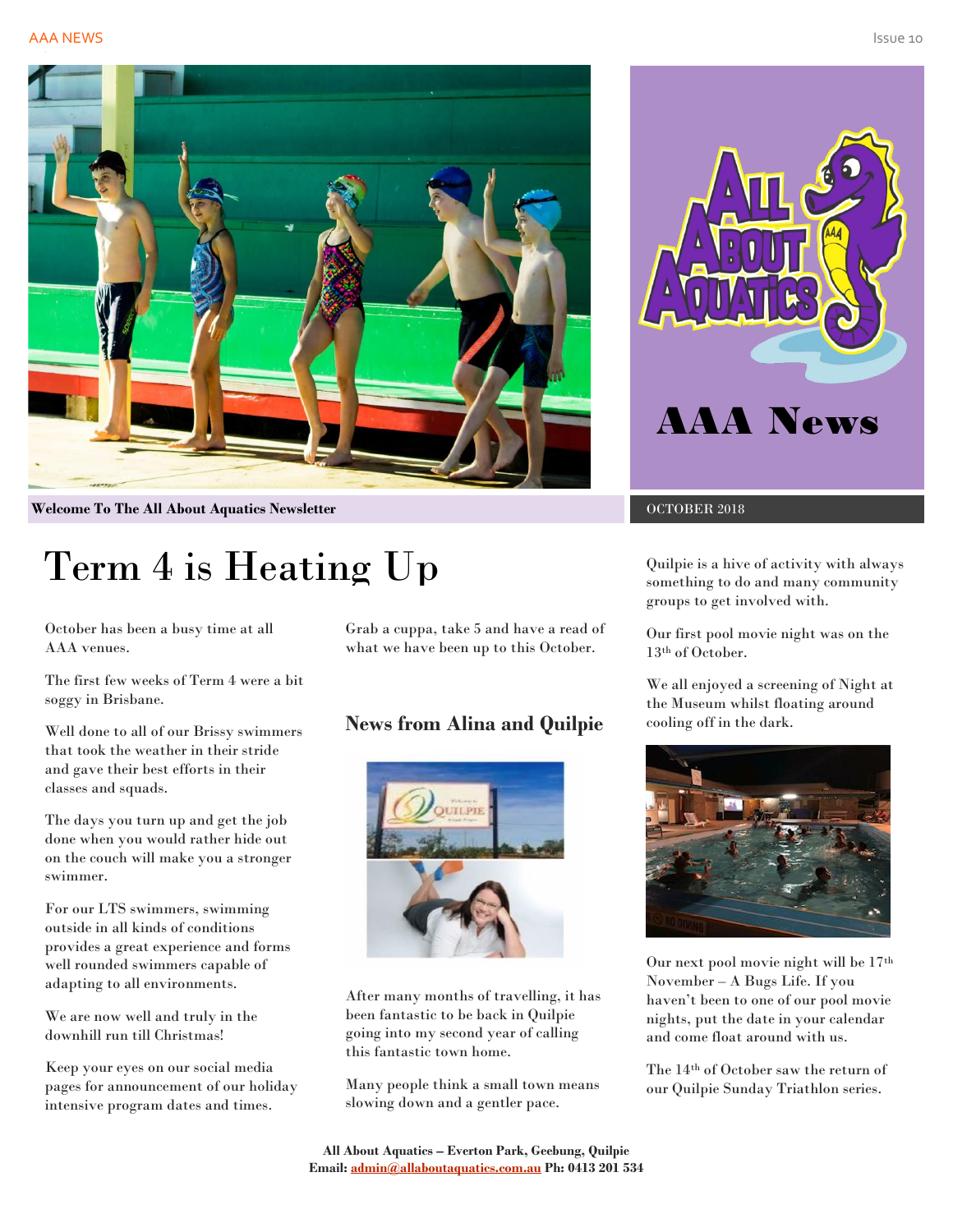Triathlon is one of the fastest growing sport in Australia and the Quilpie tribe are definitely loving the tri challenge.



Triathlon, like swimming, is a great individual sport where the you can constantly race against the field as well as trying to better your own PB's.

Cost to participate is \$2 with kids participating for free.

All funds raised go towards supporting the Quilpie Junior Rugby League Club.

On the 19th of October and 2nd of November we were excited to host the Quilpie Youth Club.



We hope they continue to enjoy many future meet ups at the pool!

On the  $20<sup>th</sup>$  and  $22<sup>nd</sup>$  of October I travelled to Morven to deliver Lifeguard training so the pool can be staffed with qualified lifeguards and open for business.

A reminder that Aqua classes are back.

Aqua is a good way to build your fitness in a low impact environment.

Perfect for all ages and fitness levels.



If you haven't tried aqua before, come and join our Aqua tribe on Tuesday and Thursday from 6pm.

I am really enjoying the start to the spring/summer season and can't wait to see what my second year in Quilpie brings.

Until next time, take care and stay safe.

*Alina*

## **Staff Movements**

Our much-loved Brisbane coach Sharon has unfortunately spent the start of the swim season taking it easy recovering from an unexpected medical condition.



Sharon is missing all her swimmers and squaddies and can-not wait to be back on pool deck.

We are all wishing her a speedy recovery and hope to have her back at Everton Park in the not too distant future.

You may have spotted the lovely Lisa at Everton Park this start to term 4.

Lisa is working on Mondays and has been an enormous help covering shifts, keeping classes running whilst Sharon recovers.



The latest addition to our AAA tribe is Tyler our receptionist/barista/flippa ball coach at Everton Park.



Taylor is still learning our booking and processing systems but has hit pool deck running with her infectious smile and friendly nature.

She is looking forward to growing our little team of Flippaball players at Everton Park. Everyone in AAA are so happy to have Tyler on board.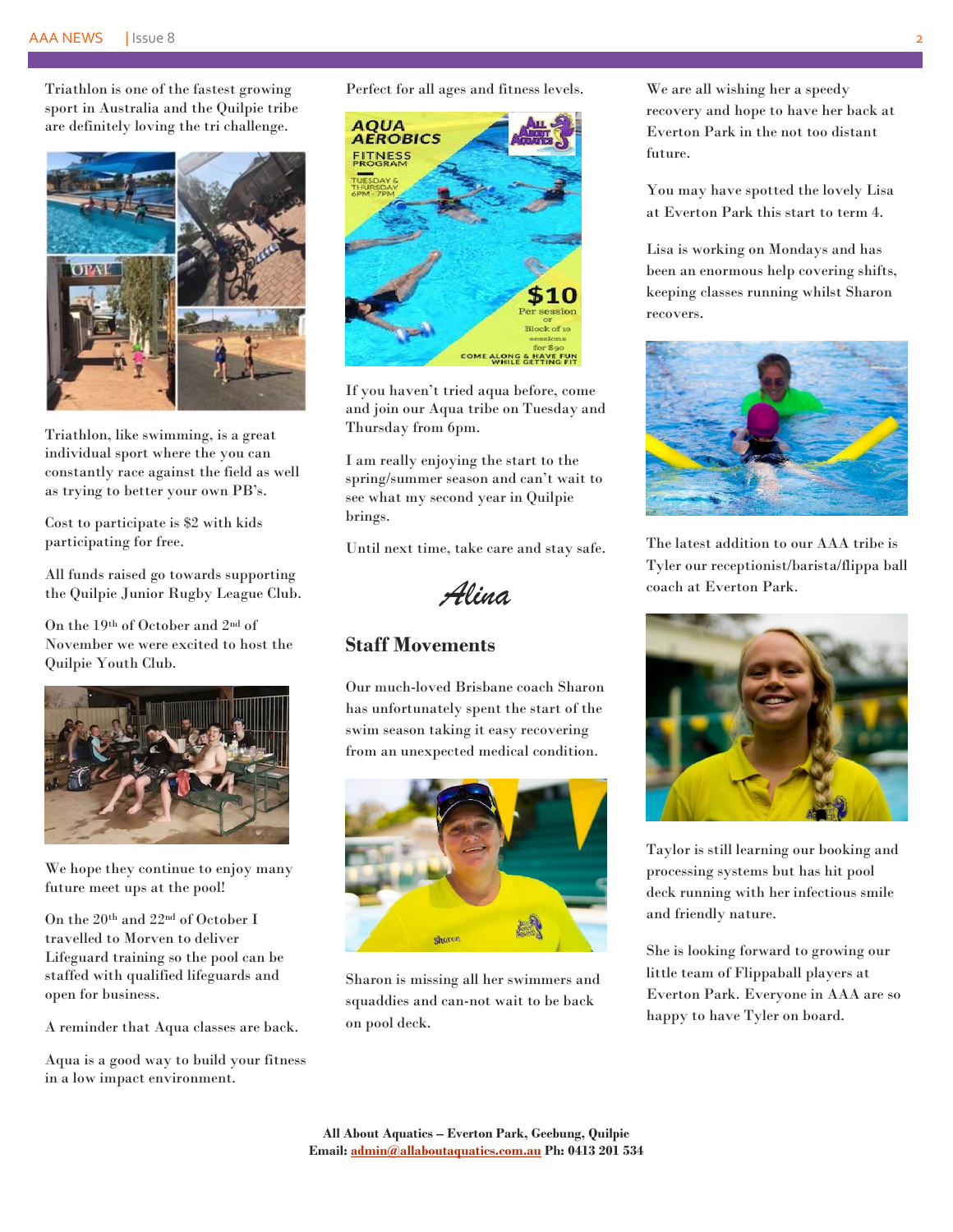### **Social Media Pages**



Our Facebook pages:

**All About Aquatics – Brisbane All About Aquatics – Quilpie**



Find us on Instagram at:

**@allaboutaquatics or, @aaaquilpie**

You can also tag us in your swim pics at either:

**#allaboutaquaticsbrisbane or #allaboutaquaticsquilpie**

We would love to feature more of our swimmers!

# **Northgate State School Swimming Program**

AAA don't just limit ourselves to teaching at AAA venues.

During Terms 4 & 1 our talented team of coaches and teachers are out and about in the community running school swimming programs with many primary schools.



This will be our  $4<sup>th</sup>$  year of designing, administering and teaching the students of Northgate State School.

Northgate are a small state school on Brisbane's northside.

Our Marketing Manager Donna has worked with Northgate for 12 years and it will be AAA's 4th year of servicing the Northgate community embracing them as part of our growing AAA tribe.

With more than 50% of Australian school students graduating primary school unable to swim 25mtrs of freestyle, we feel incredibly proud to say that the students of Northgate will far exceed this statistic.

Experienced teachers, a great school community and a Principal that recognises swimming as a skill for life have been the perfect recipe for producing some amazing results.

If you would like more information on how AAA can help run your school swim program, please give us a call. We love our school communities.

# **Swimmer of the Week Awards**

Our first Swimmer of the Week Award this term is from our Geebung venue.

Trudy Watson is a little pocket rocket who swims at a SD2 level with Nathan.

The first week of term in Brisbane was wet, cold, stormy and a real challenge.

Trudy swam three times a week through everything nature and Nathan threw at her all with a smile and boundless energy!



Well done Trudy!

Our second award went to Natasha Talbot at Quilpie.